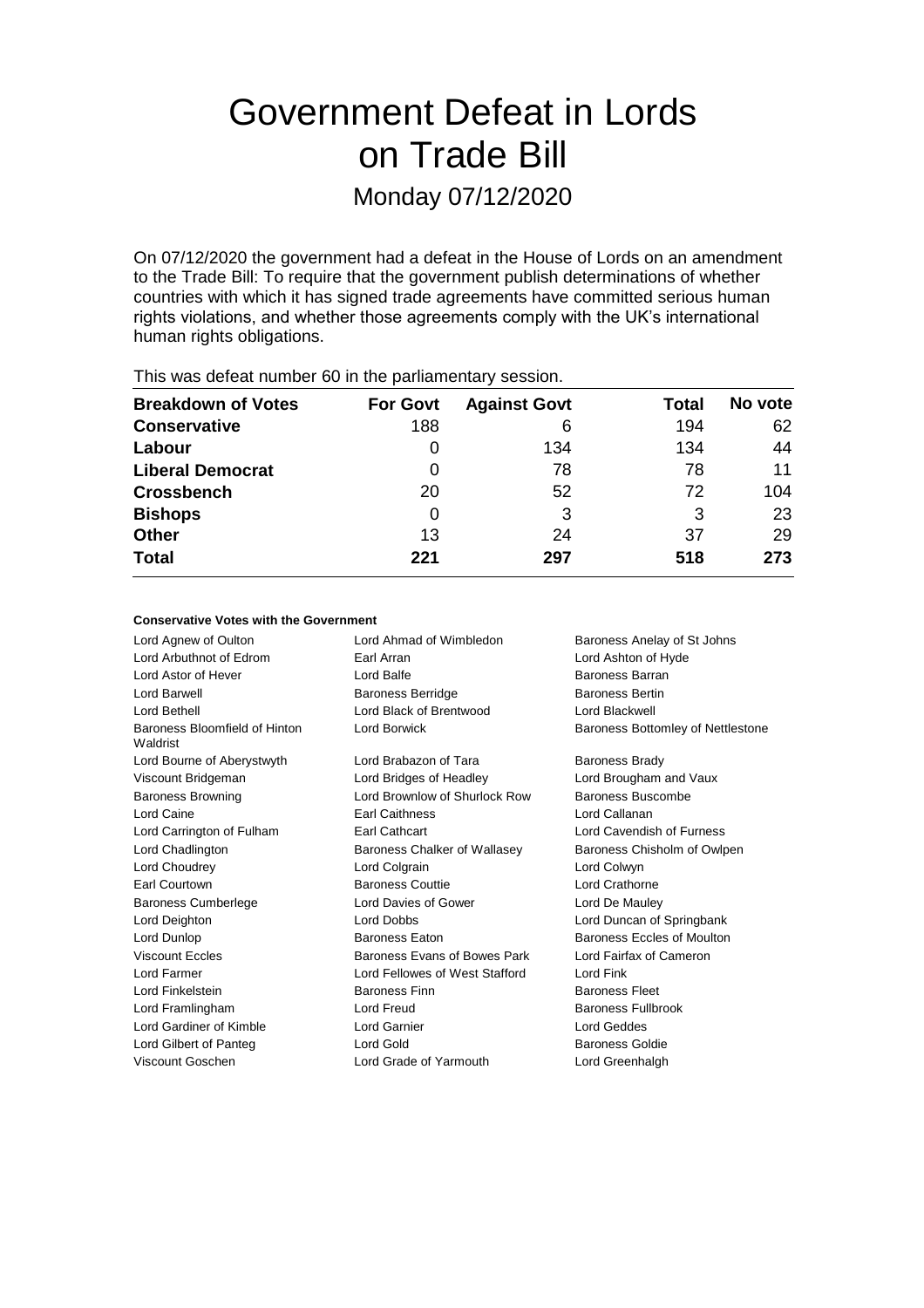Lord Griffiths of Fforestfach Lord Grimstone of Boscobel Lord Hague of Richmond Lord Haselhurst Lord Hayward Lord Herbert of South Downs Lord Hill of Oareford **Lord Holmes of Richmond** Baroness Hooper Lord Horam Lord Howard of Lympne Lord Howard of Rising Earl Howe Lord Howell of Guildford Lord Hunt of Wirral Baroness Jenkin of Kennington Lord Johnson of Marylebone Lord Jopling Lord Keen of Elie Lord King of Bridgwater Lord Kirkham Lord Kirkhope of Harrogate Lord Lamont of Lerwick Lord Lancaster of Kimbolton Lord Lang of Monkton Lord Lansley Lord Leigh of Hurley Lord Lexden Earl Lindsay Lord Lingfield Earl Liverpool Lord Livingston of Parkhead Marquess of Lothian Lord Lucas **Lord Mackay of Clashfern** Baroness Manzoor Lord Marlesford **Lord Maude of Horsham** Lord McInnes of Kilwinning Lord McLoughlin Lord Mendoza Baroness Meyer Baroness Mobarik **Baroness Mobaris Community** Duke of Montrose **Baroness Morris of Bolton** Lord Moylan Lord Moynihan Lord Nash Baroness Neville-Jones **Baroness Neville-Rolfe** Baroness Newlove Baroness Nicholson of Winterbourne Baroness Noakes Lord Northbrook Lord Norton of Louth Lord O'Shaughnessy Lord Parkinson of Whitley Bay Baroness Penn Baroness Pidding Lord Polak Lord Popat Lord Price Lord Rana Lord Randall of Uxbridge **Lord Ranger** Lord Ranger **Baroness Rawlings** Lord Reay **Baroness Redfern Lord Renfrew of Kaimsthorn** Lord Renfrew of Kaimsthorn Viscount Ridley Lord Risby Lord Robathan Baroness Rock Lord Rose of Monewden Lord Rotherwick Lord Saatchi Baroness Sanderson of Welton Lord Sarfraz Lord Sassoon **Baroness Sater** Baroness Sater Baroness Scott of Bybrook Lord Selkirk of Douglas Lord Sharpe of Epsom Lord Sheikh Baroness Shephard of Northwold Lord Sherbourne of Didsbury Baroness Shields Earl Shrewsbury **Example 20** Lord Smith of Hindhead Baroness Stedman-Scott Lord Sterling of Plaistow **Baroness Sugg Community** Lord Suri Lord Taylor of Holbeach Lord Tebbit Lord Trefgarne Viscount Trenchard Lord True Lord Tugendhat Viscount Ullswater **Lord Vaizey of Didcot** Baroness Vere of Norbiton Baroness Verma Lord Vinson Lord Wakeham Lord Wei **Lord Wharton of Yarm** Lord Whitby Baroness Williams of Trafford Baroness Wyld Lord Young of Graffham Lord Young of Cookham Viscount Younger of Leckie

Lord Hamilton of Epsom Lord Hammond of Runnymede

**Conservative Votes against the Government**

Lord Blencathra Lord Forsyth of Drumlean Baroness Gardner of Parkes Baroness Helic **Baroness McIntosh of Pickering** Lord Shinkwin

#### **Labour Votes with the Government**

### **Labour Votes against the Government**<br>Lord Adonis

Lord Bach **Baroness Bakewell Baroness Bakewell Lord Bassam of Brighton** Lord Beecham Baroness Billingham Lord Blunkett Lord Boateng **Lord Bradley** Lord Bradley **Lord Bragg** Lord Brooke of Alverthorpe **Lord Browne of Ladyton** Baroness Bryan of Partick Lord Campbell-Savours Lord Carter of Coles Baroness Chakrabarti Viscount Chandos **Baroness Clark of Kilwinning** Lord Clark of Windermere Baroness Cohen of Pimlico **Lord Collins of Highbury** Baroness Corston Baroness Crawley Lord Davies of Oldham Lord Davies of Brixton

Lord Adonis **Lord Alli Lord Alli Baroness Amos** 

Lord Anderson of Swansea Baroness Andrews Baroness Armstrong of Hill Top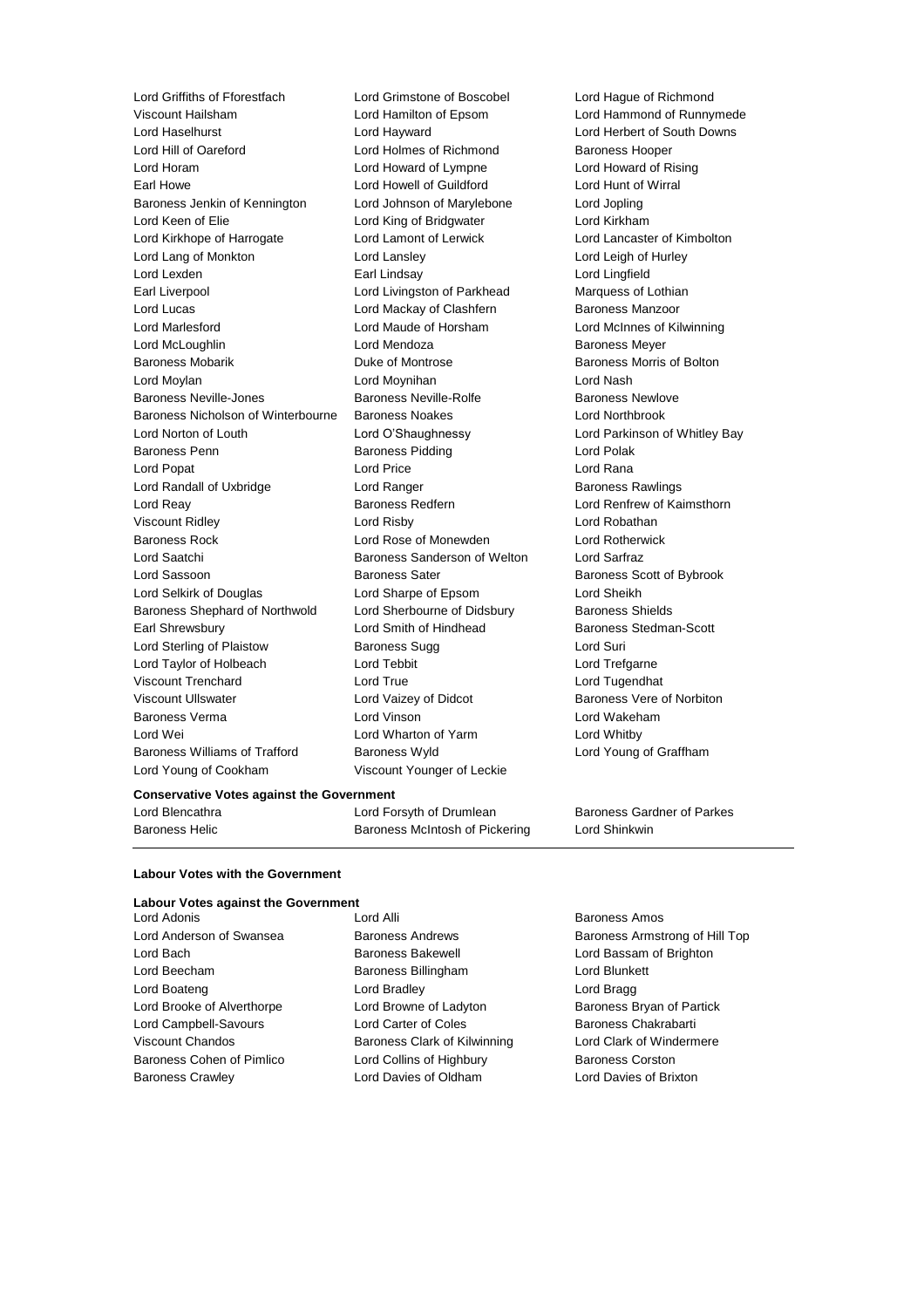Baroness Donaghy Lord Donoughue Baroness Drake Lord Dubs Lord Eatwell Lord Elder Lord Evans of Watford Lord Faulkner of Worcester Lord Filkin Lord Foulkes of Cumnock Baroness Gale Lord Giddens Lord Glasman Baroness Golding Lord Goldsmith Baroness Goudie Lord Grantchester Lord Griffiths of Burry Port Lord Grocott Lord Hain Viscount Hanworth Lord Harris of Haringey **Lord Haskel** Lord Haughey **Lord Haughey** Lord Haworth **Baroness Hayman of Ullock** Baroness Hayter of Kentish Town Baroness Healy of Primrose Hill Baroness Henig Baroness Hensen Baroness Hilton of Eggardon Lord Hollick Lord Howarth of Newport Lord Hoyle Baroness Hughes of Stretford Lord Hunt of Kings Heath Lord Jones Baroness Jones of Whitchurch Lord Jordan Lord Kennedy of Southwark Baroness Kennedy of The Shaws Lord Knight of Weymouth Baroness Lawrence of Clarendon Lord Layard Lord Lennie Lord Levy Baroness Liddell of Coatdyke Lord Liddle Lord Lines Lord Lipsey Baroness Lister of Burtersett Lord MacKenzie of Culkein Baroness Mallalieu Lord Mandelson **Baroness Massey of Darwen** Lord McAvoy Lord McConnell of Glenscorrodale Baroness McIntosh of Hudnall Lord McKenzie of Luton Lord McNicol of West Kilbride Lord Mitchell **Baroness Morgan of Huyton** Lord Morris of Aberavon **Baroness Morris of Yardley** Lord Murphy of Torfaen **Baroness Nye Baroness Osamor Constants Constructed Baroness Osamor Constants Constructed Baroness Osamor** Baroness Pitkeathley Lord Prescott Baroness Primarolo Baroness Prosser **Baroness Prosser** Lord Puttnam **Baroness Quin** Lord Radice **Baroness Ramsay of Cartvale** Baroness Rebuck Lord Robertson of Port Ellen Lord Rooker Lord Rosser Lord Rowlands **Baroness Royall of Blaisdon** Lord Sawyer Baroness Sherlock Lord Sikka Viscount Simon Baroness Smith of Basildon Baroness Smith of Gilmorehill Lord Snape Lord Soley Lord Stevenson of Balmacara Baroness Taylor of Bolton Baroness Thornton Lord Triesman Lord Tunnicliffe Baroness Warwick of Undercliffe Lord Watson of Invergowrie Lord Watts Baroness Wheeler **Baroness Whitaker** Lord Whitty Baroness Wilcox of Newport Lord Wills Lord Winston Lord Woodley **Baroness Young of Old Scone** 

#### **Liberal Democrat Votes with the Government**

#### **Liberal Democrat Votes against the Government**

| Lord Allan of Hallam                | Baroness Bakewell of Hardington<br>Mandeville |
|-------------------------------------|-----------------------------------------------|
| Lord Beith                          | Baroness Benjamin                             |
| Baroness Bowles of Berkhamsted      | Lord Bradshaw                                 |
| Lord Bruce of Bennachie             | Lord Burnett                                  |
| Lord Campbell of Pittenweem         | Lord Clement-Jones                            |
| Lord Dholakia                       | <b>Baroness Doocey</b>                        |
| Lord Foster of Bath                 | Lord Fox                                      |
| Lord German                         | Earl Glasgow                                  |
| Lord Greaves                        | <b>Baroness Grender</b>                       |
| Baroness Harris of Richmond         | <b>Baroness Humphreys</b>                     |
| Baroness Hussein-Ece                | Baroness Jolly                                |
| Baroness Kramer                     | Lord Lee of Trafford                          |
| Baroness Miller of Chilthorne Domer | Lord Newby                                    |
| Lord Oates                          | Lord Paddick                                  |
| <b>Baroness Parminter</b>           | <b>Baroness Pinnock</b>                       |
| Baroness Randerson                  | Lord Razzall                                  |
|                                     |                                               |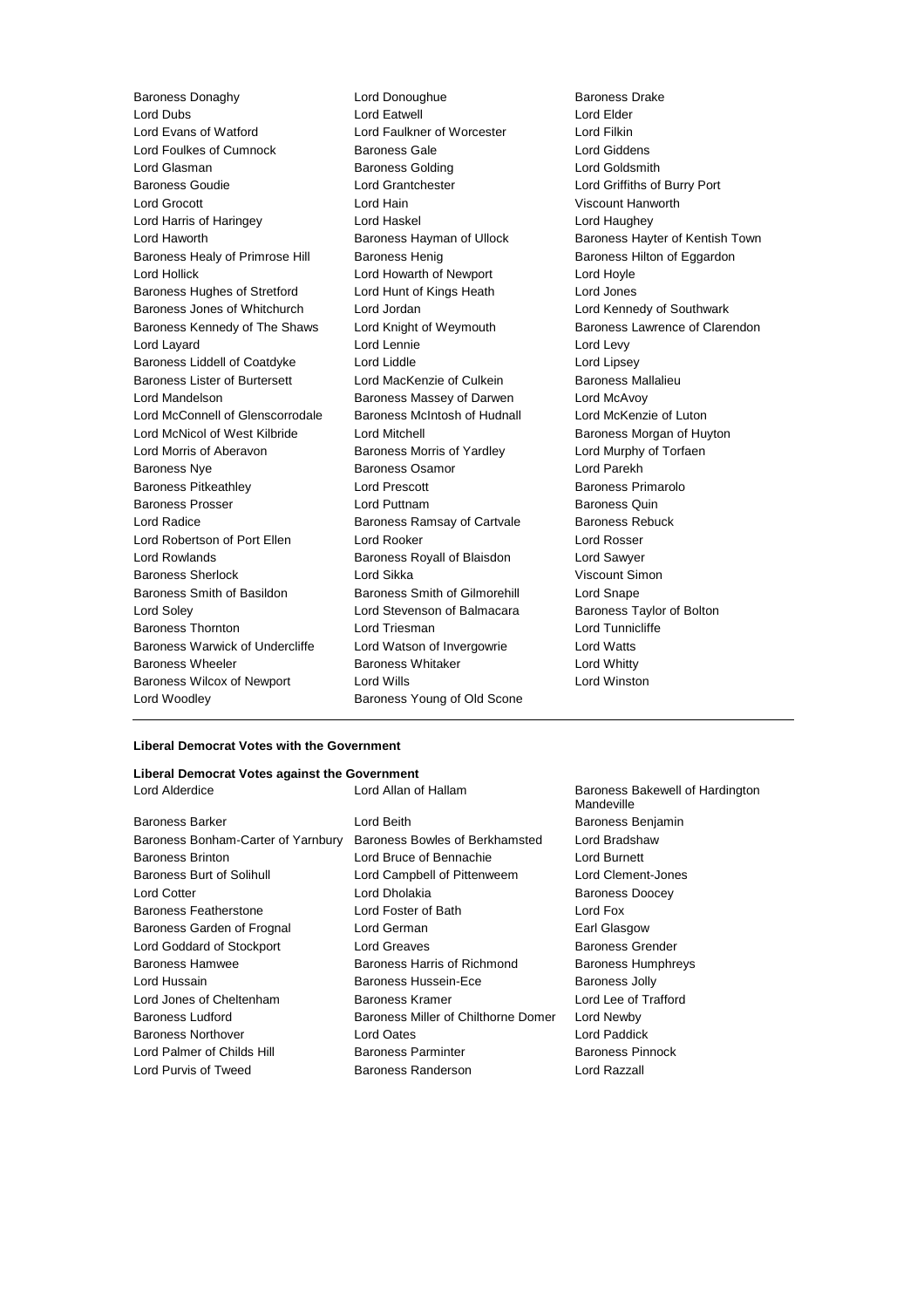| Lord Redesdale                   | Lord Rennard                 | Lord Roberts of Llandudno |
|----------------------------------|------------------------------|---------------------------|
| Baroness Scott of Needham Market | Lord Scriven                 | Lord Sharkey              |
| <b>Baroness Sheehan</b>          | Lord Shipley                 | Baroness Smith of Newnham |
| Lord Stoneham of Droxford        | Lord Storey                  | Lord Strasburger          |
| Lord Stunell                     | <b>Baroness Suttie</b>       | Lord Taverne              |
| Lord Taylor of Goss Moor         | Lord Teverson                | Lord Thomas of Gresford   |
| Baroness Thomas of Winchester    | <b>Baroness Thornhill</b>    | Viscount Thurso           |
| Lord Tope                        | Lord Tyler                   | Baroness Tyler of Enfield |
| Lord Verjee                      | Lord Wallace of Tankerness   | Lord Wallace of Saltaire  |
| <b>Baroness Walmsley</b>         | Lord Willis of Knaresborough | Lord Wrigglesworth        |
|                                  |                              |                           |

## **Crossbench Votes with the Government**<br>Lord Aberdare **Viscount Brookeborough**

Lord Carrington Earl Courtenay of Devon Viscount Craigavon Lord Dannatt **Baroness Deech** Earl Erroll

**Crossbench Votes against the Government** Lord Greenway **Baroness Hogg Lord Kakkar** Lord Kerr of Kinlochard Lord Kilclooney Lord Pannick Viscount Waverley Lord Wilson of Tillyorn

Lord Patel Lord St John of Bletso Lord Thurlow Lord Alton of Liverpool Lord Anderson of Ipswich Lord Berkeley of Knighton Lord Bichard **Baroness Boothroyd** Baroness Boycott Lord Brown of Eaton-under-Heywood Baroness Brown of Cambridge Baroness Bull Lord Carey of Clifton **Lord Carlile of Berriew** Earl Clancarty Baroness Clark of Calton **Viscount Colville of Culross** Baroness Coussins Lord Curry of Kirkharle **Baroness D'Souza** Lord Eames Lord Field of Birkenhead **Baroness Finlay of Llandaff** Lord Freyberg Lord Grabiner Baroness Grey-Thompson Lord Hannay of Chiswick Lord Harries of Pentregarth Baroness Hayman Baroness Hollins Lord Hope of Craighead Baroness Hunt of Bethnal Green Lord Kerslake Baroness Kidron Lord Laming Lord Loomba Baroness Manningham-Buller Baroness Masham of Ilton Baroness Meacher Baroness Morgan of Drefelin Baroness O'Loan Lord O'Neill of Gatley Lord Ravensdale Lord Rees of Ludlow Earl Sandwich

Lord Cameron of Dillington

Duke of Somerset **Lord Stern of Brentford** Baroness Stern Lord Thomas of Cwmgiedd Lord Vaux of Harrowden Lord Walker of Aldringham Baroness Watkins of Tavistock Lord Wilson of Dinton Baroness Worthington

#### **Bishop Votes with the Government**

Baroness Young of Hornsey

| <b>Bishop Votes against the Government</b> |                                          |                                      |  |  |  |
|--------------------------------------------|------------------------------------------|--------------------------------------|--|--|--|
| Archbishop of Canterbury                   | <b>Bishop of Manchester</b>              | <b>Bishop of Worcester</b>           |  |  |  |
| Other Votes with the Government            |                                          |                                      |  |  |  |
| Lord Dodds of Duncairn                     | Lord Empey                               | Lord Faulks                          |  |  |  |
| Baroness Fox of Buckley                    | Lord Gadhia                              | Lord Hay of Ballyore                 |  |  |  |
| <b>Baroness Hoey</b>                       | Lord McCrea Magherafelt and<br>Cookstown | <b>Lord Morrow</b>                   |  |  |  |
| Lord Pearson of Rannoch<br>Lord Tyrie      | Baroness Stuart of Edgbaston             | Lord Taylor of Warwick               |  |  |  |
| Other Votes against the Government         |                                          |                                      |  |  |  |
| Baroness Ashton of Upholland               | Lord Austin of Dudley                    | Baroness Bennett of Manor Castle     |  |  |  |
| Baroness Blackstone                        | Lord Bowness                             | Lord Cashman                         |  |  |  |
| Lord Cooper of Windrush                    | Lord Desai                               | Lord Green of Hurstpierpoint<br>2334 |  |  |  |